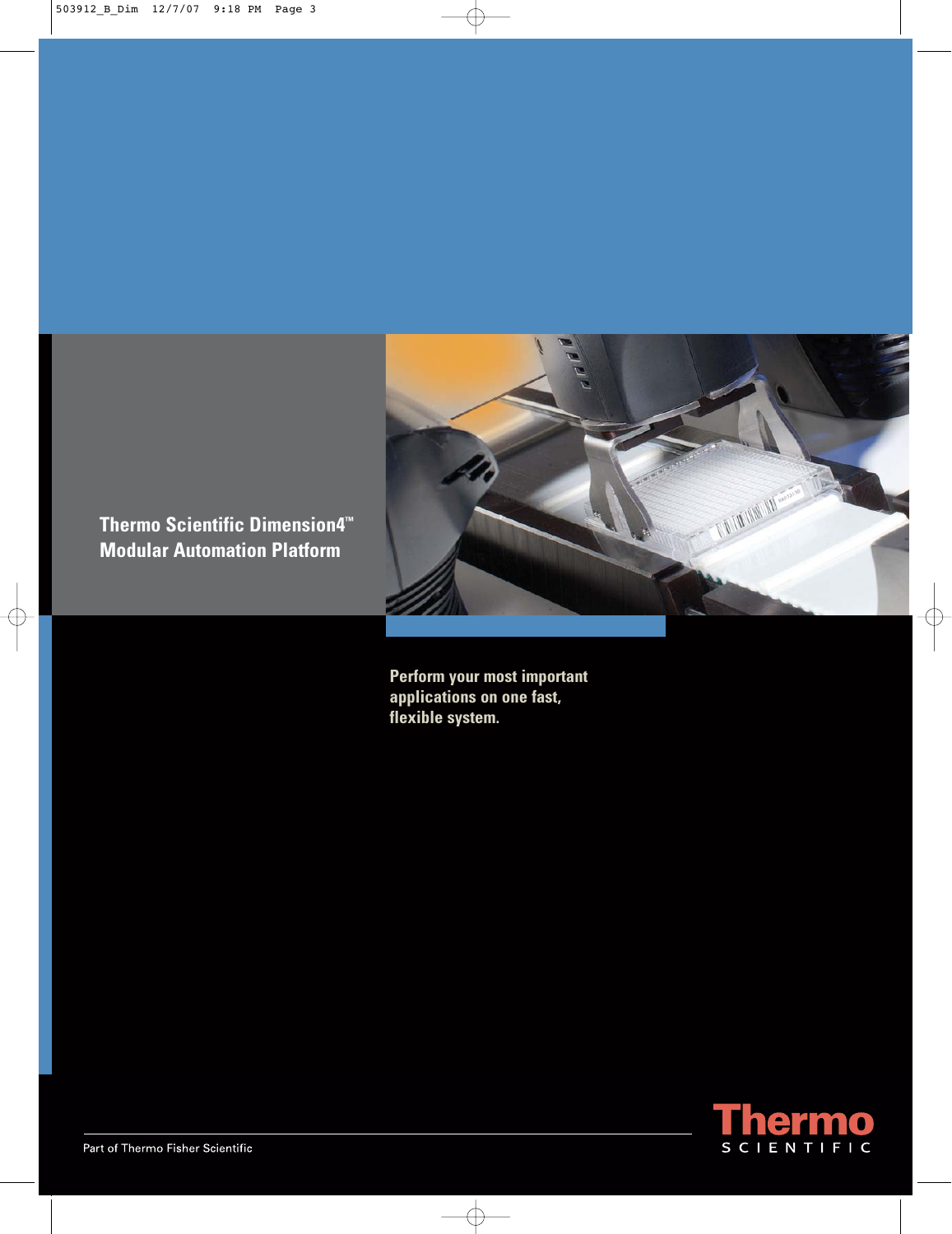

**Unique distributed motion robotic technologies give the Dimension4 automation platform its exceptional throughput and flexibility. (Clockwise, l to r) Thermo Scientific Vertical Array Loader, Thermo Scientific Flip Movers, Thermo Scientific Linear Plate Transport.**



## **Innovative Robotic Technologies**

The Thermo Scientific Dimension4 automation platform integrates multiple robotic technologies in unique and productive ways for unlimited horizontal/vertical storage and travel. This innovative concept eliminates the bottlenecks caused by single-robot systems. It rapidly distributes plates among multiple components for the highest possible throughput across a highly flexible range of research applications. By incorporating simpler, smaller movement technologies, the platform increases reliability and accuracy while reducing maintenance and downtime.

## **Thermo Scientific Vertical Array Loader (VAL)**

The VAL is a vertical robot that services multiple stacked or horizontal arrayed instruments. A compact design allows the robot's arm to be tucked in, giving it access to more instruments in a tighter working space. This enables the full use of vertical space, significantly decreasing floor space requirements.

# **Thermo Scientific Linear Plate Transport (LPT)**

The LPT is the ultra-high-speed conveyor belt that shuttles plates among the platform's robotic movers. The conveyor's bidirectional capability permits exceptional flexibility of system and application configuration. A modular design allows integrators to easily change belt lengths. The highly reliable technology provides increased position accuracy and uptime.

### **Thermo Scientific Flip Mover**

The Flip Mover is an ultra-highspeed, nest-to-nest mover that transports plates from the platform's conveyor-belt LPT to instruments and storage devices. Its extremely simple design enhances reliability and increases uptime. An integrated plate sensor ensures reliable gripping and error handling, and the rotating gripper adapts to different instrument types. The Flip Mover handles a range of plate types from deep-well to 1536 well plates — lidded or unlidded.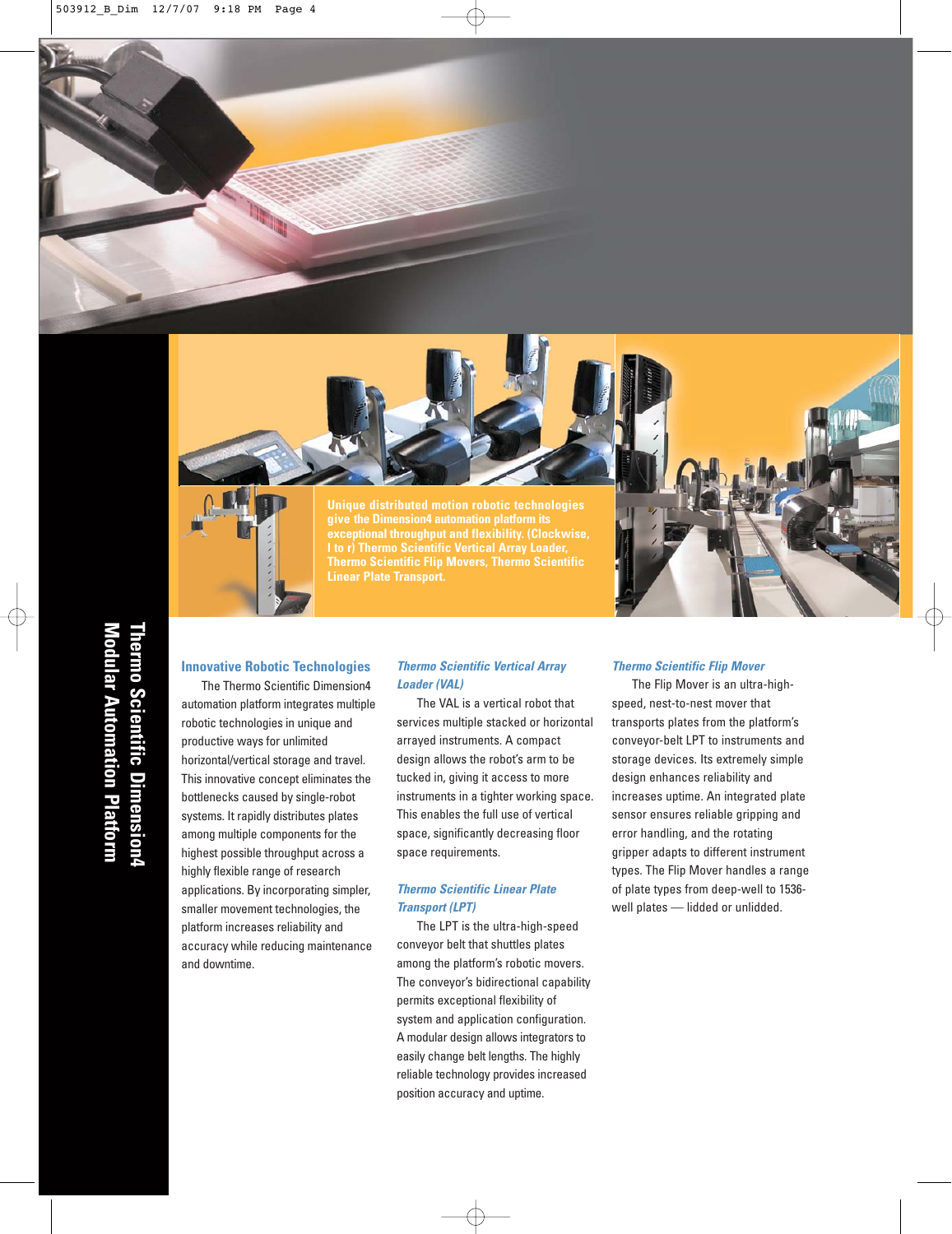**Systems can be reconfigured or upgraded easily. Expand from simple applications and low storage to multiple applications running simultaneously and greater storage above and below the tables.**

### **Easy System Expansion**

No other offering lets you reconfigure your system as quickly and easily as a Thermo Scientific Dimension4 automation platform. Changing your applications simply means adding or removing tables with new or existing robotic and instrument components. This modularity enables exceptional creativity in designing the system layout for a specific application. Choose Dimension4 robotic components to optimize the platform for throughput, instrument type, or footprint. These technologies, coupled with our integration expertise, enable the Dimension4 automation

system to provide:

- Fastest project startup and smoothest implementation
- Easiest integration of instruments, storage, and equipment
- Most reliable walk-away operation
- Easiest retasking and upgrades, delivering best value for your investment

### **Optimized Laboratory Space**

The system's unique movement capability optimizes tabletop, undertable, floor, and vertical space, permitting extremely high instrument and storage densities. Only the Dimension4 automation platform gives you so much application flexibility in so little laboratory space.

### **Expert Integration**

With over two decades of robotic system integration expertise, we can incorporate any third-party vendor's instrument into our Dimension4 automation platform for best-in-class performance and maximum use of existing assets. With our in-house mechanical, software, and applications experts, we can design custom components for your most demanding applications.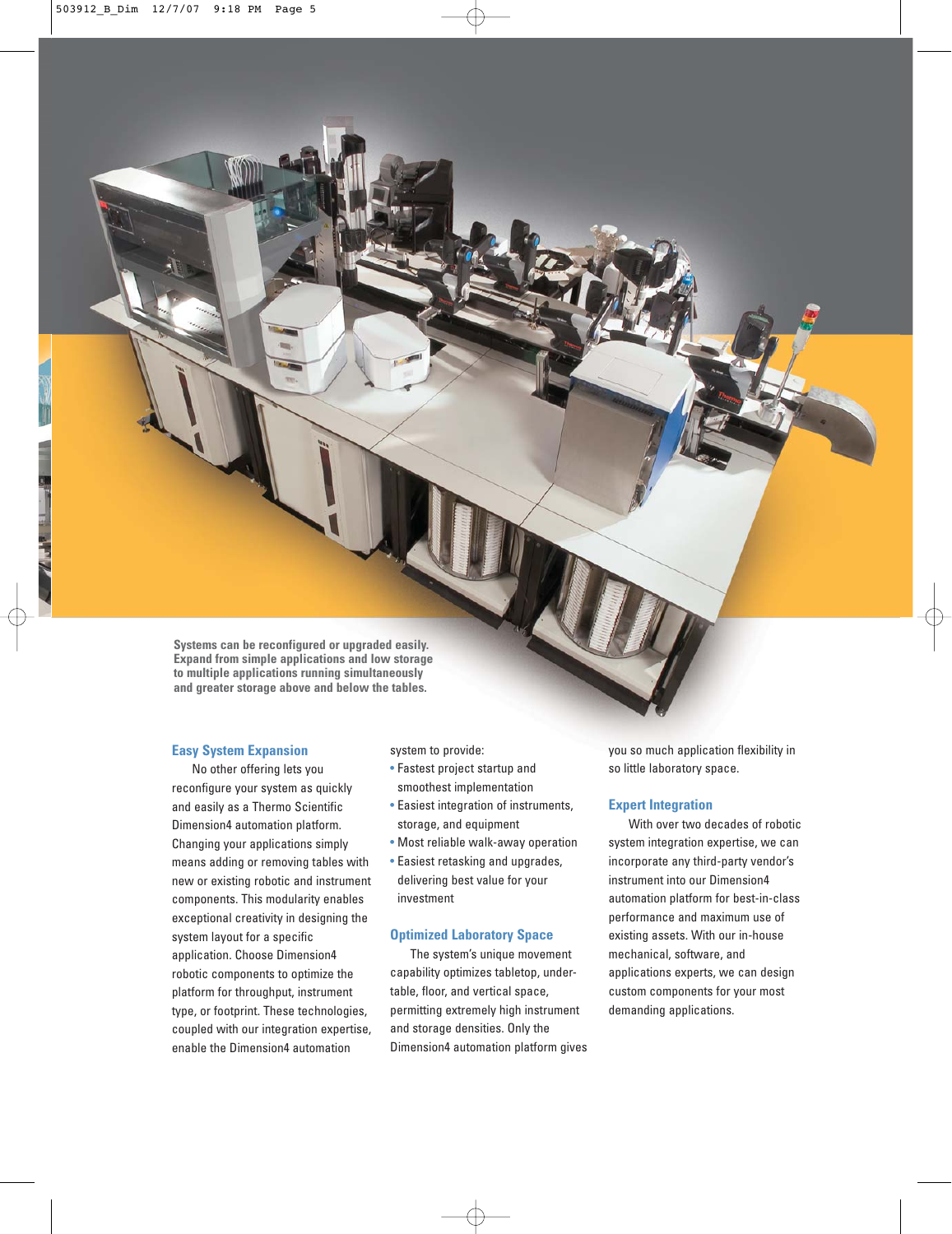**The Dimension4 transforms your ideas into highly efficient research solutions. It's ideal when high throughput is required across a wide range of applications.**



# **Thermo Scientific POLARA® Software**

**Our proven POLARA scheduling software controls all system components and instruments to handle a broad range of applications — from small benchtop automation to complete turnkey solutions. A single POLARA package automates multiple applications and schedules them simultaneously for high-throughput processing. The software supports overlapping operations to maximize component usage and minimize wait times. In addition, POLARA software features robust error handling, run recovery, and batch extension that allow users to continuously run the system.**



### **Initial Two-Cube System Six-Cube Expansion**

# **CASE STUDY**

**A global pharmaceutical research facility was running two applications on its two-cube Dimension4 automation platform. The company wanted to quickly expand the system to perform 10 applications with the capability for overnight unattended operation. Working within highly restrictive floor space requirements, we upgraded the platform by adding six cubes and additional under-table storage capacity. Within 1 week, the system was handling 200 plates over a 16-hour period (80,000 samples per day).**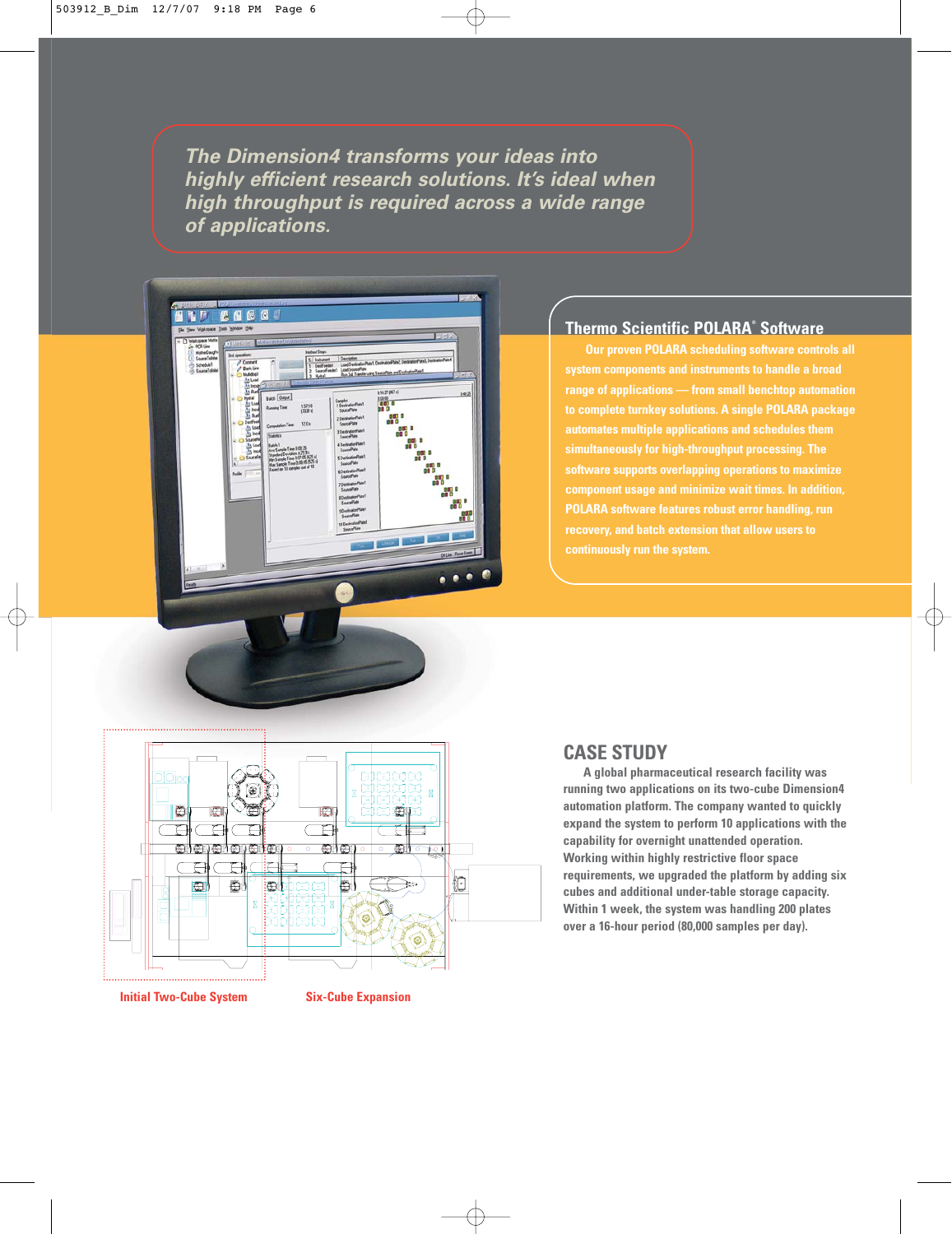### **The Flexible Way to Automate Drug Discovery**

It's critical that you automate your laboratory to bring drugs to market faster than ever. Our revolutionary Dimension4 automation platform delivers the speed you need — up to 2 million data points in 12 hours. It's intelligently designed with proven robotics expertise to handle your most complex applications. The system efficiently utilizes all of the space within the three-dimensional reach of its robots. Only the Dimension4 automation platform combines blazing throughput across a variety of applications with integration expertise and proven control software.

### **Automate Virtually Any Application**

The highly flexible system enables researchers to automate virtually any assay, method, or protocol. Seamlessly integrate instruments you already own, or have our integration experts assemble a turnkey solution with best-in-class technologies to handle your most critical applications including, but not limited to:

- Genomics
	- DNA purification Gene expression
	- Sequencing reaction setup
- Proteomics
	- Protein purification
	- Protein crystallography
	- Protein digestion/MALDI sample preparation
- High-content/cell-based screening
- Primary and secondary high-throughput screening
- ADME/Tox